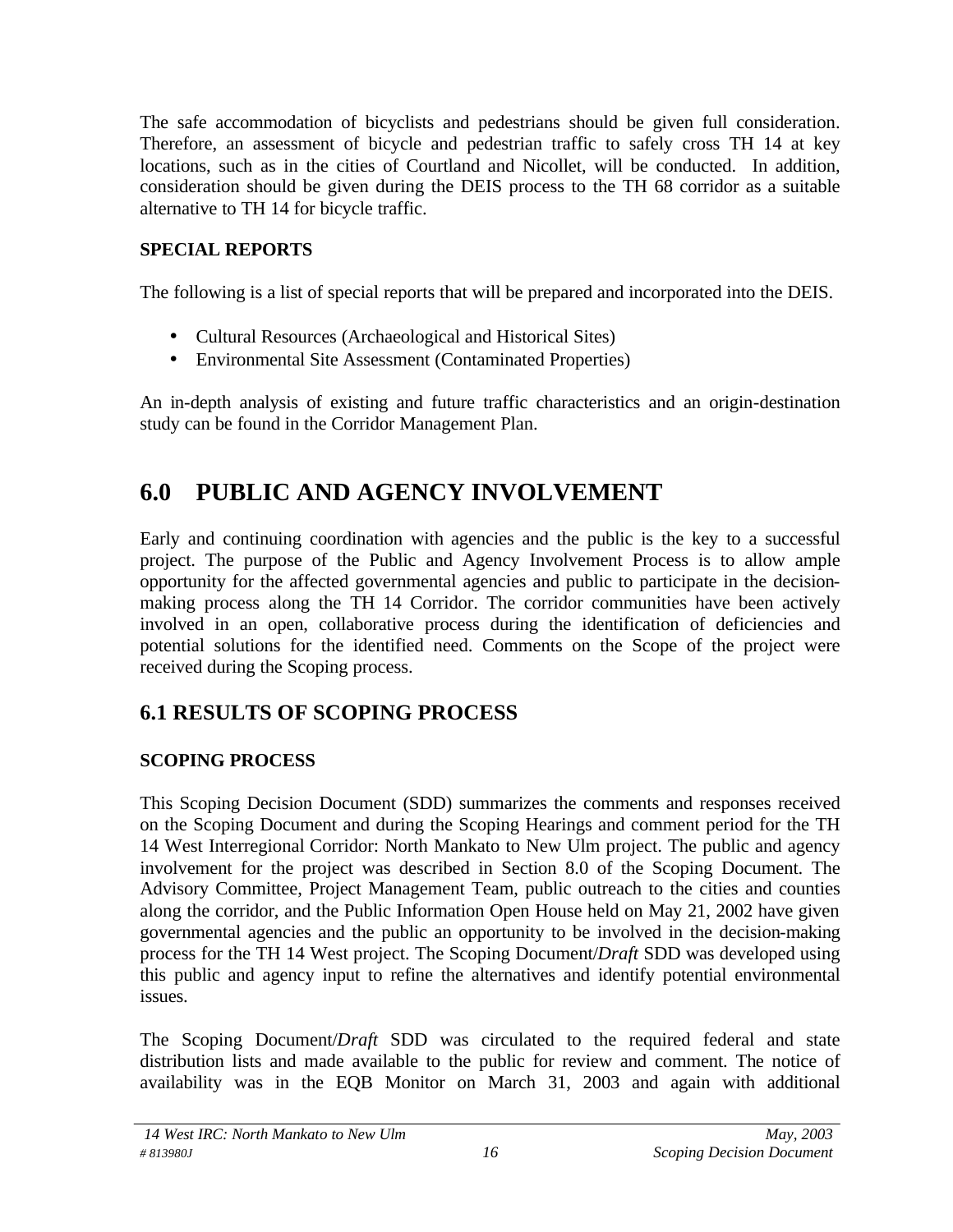information on April 14, 2003. A newsletter-invitation was distributed to stakeholders in the Corridor. A press release was sent to local newspapers and media in the area. Notification materials are in **Appendix A (See note at end of Scoping Decision Document regarding Appendices)**. A 30-day comment period began on March 31, 2003 and closed on Friday, May 2, 2003.

Two Scoping Hearings, an Interagency Hearing (2:00 to 3:30 PM) and a Public Hearing (4:30 to 7:00 PM), were held on Wednesday, April 23, 2003 at the Courtland Community Center, 200 Railroad Street, Courtland, Minnesota to provide an opportunity for involved agencies and the public to comment on the alternatives and environmental issues to be carried forward in an environmental document.

An Open House ran continuously during the Hearings. The TH 14 West Project Team explained the environmental review process, described the alternatives being considered, the benefits and impacts being evaluated during the process, presented the public involvement program and schedule, and asked for ideas and comments from the audience on the scope of the project.

The Scoping Hearings were attended by over 100 people, including representatives from Nicollet County; Brown County; the Cities of New Ulm, Courtland, Nicollet, and North Mankato; Courtland Township; the Region 9 Development Commission; and residents and businesses in the project corridor.

Mn/DOT received 33 comments on the Scoping Document from seven agencies, one business, and 25 residents.

## **OVERVIEW OF COMMENTS**

## *Agency Comments:*

- In general, the agencies had few, if any, comments on the scope of the project and encouraged continuing coordination during the DEIS process.
- Nicollet County suggested including the intersection of CSAH 6/TH 14 in the project.
- $\blacksquare$  The Cities support the Courtland North Bypass #1 and Nicollet South Bypass #1.
- There was no agency opposition to the retained four-lane design.
- No agency opposed the retained location alternatives.

## *Business Comment:*

The key issue noted by the one business included:

- Concern that maintenance projects already planned would slow down or reduce the need for the construction of this project.
- No business opposed the four-lane design.
- No business opposed the retained location alternatives.

## *Resident Comments:*

Key issues by residents included: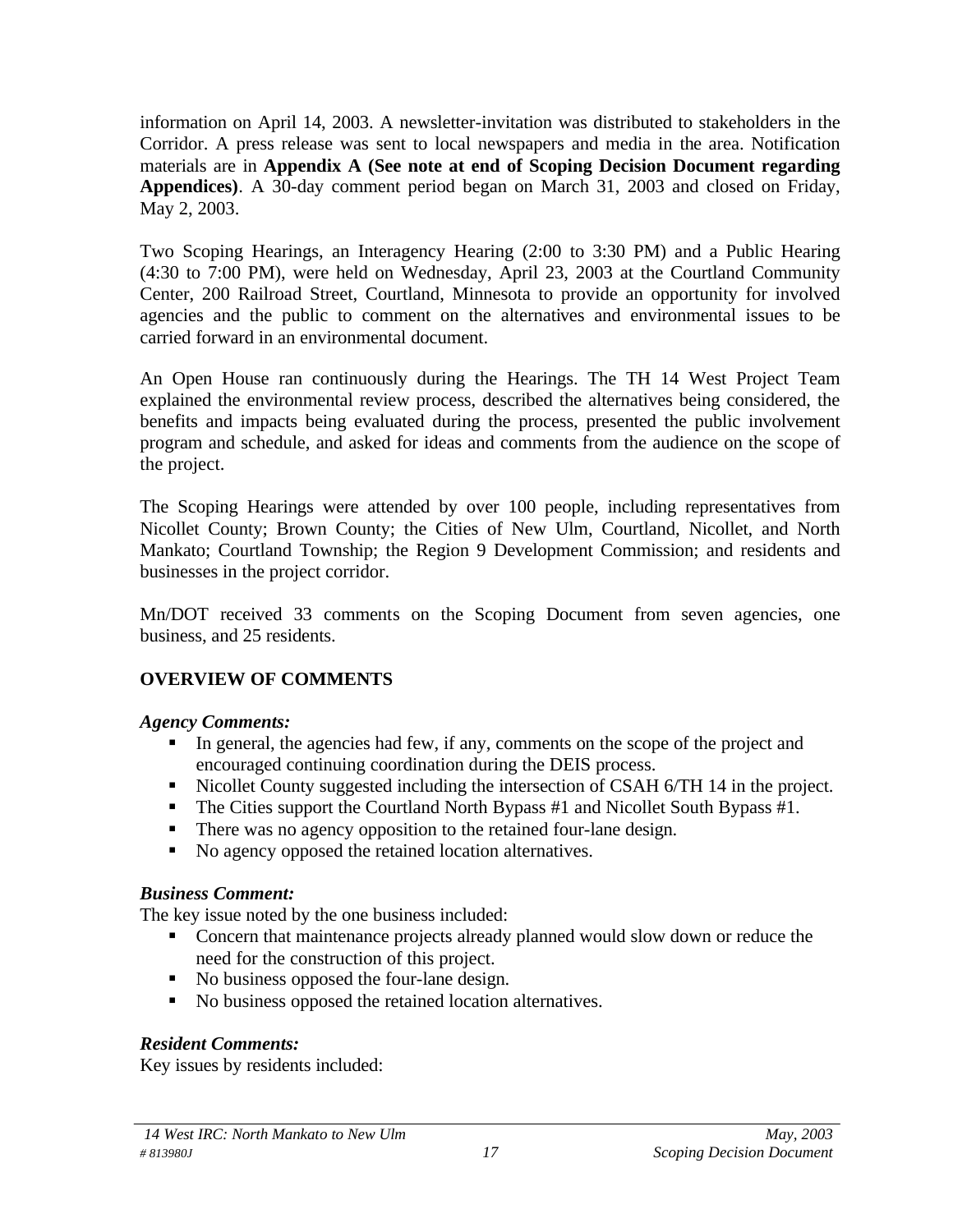- $\blacksquare$  There were seven people supporting the Nicollet South Bypass #1 and three people against the Nicollet South Bypass #2.
- Three people supported the Courtland North Bypass #1.
- Three responses supported the four-lane design with no one opposing it.
- Ten residents were concerned about severed, triangulated, or isolated farmland impacts with the bypass alternatives. Suggestions included following the property and parcel lines rather than cutting through farmlands diagonally.

## **RESPONSE TO COMMENTS**

The following comments were received on the scope of the project for TH 14 West, North Mankato to New Ulm. A summary matrix follows this section. A complete set of agency, business, and resident comments is in **Appendix B.** The Scoping Hearing transcript is in **Appendix C. (See note at end of Scoping Decision Document regarding Appendices.)**

## *Agency Comments and Responses:*

### **1. US Army Corps of Engineers, May 20, 2003 Tamara Cameron, NEPA Coordinator, Army Corps of Engineers**

*Comment 1***:** *The TH 14 West, North Mankato to New Ulm, Scoping Document is very well written and organized, making it easy to review. The alternatives development process appeared very thorough and well thought out. As noted in the document, there is a substantial amount of wetlands in the project area, so I remain very interested in the project. I have no substantive comments on the Scoping Document, and I look forward to receiving more detailed analysis of the alternatives to be carried forward into the DEIS.*

## **Response 1:**

Thank you for your comments. We note that you have no objection to the purpose and need, and any retained/dropped alternatives as developed in the scoping process. Continuing coordination with the Army COE will continue throughout the DEIS process.

#### **2. US Environmental Protection Agency, May 6, 2003 Kenneth E. Westlake**

*Comment 2: Did not comment. Waiting for next level of document to comment because of heavy workload.*

## **Response 2:**

Thank you for your response. We note that you have no objection to the purpose and need, and any retained/dropped alternatives as developed in the scoping process. We will coordinate with the EPA in the EIS process.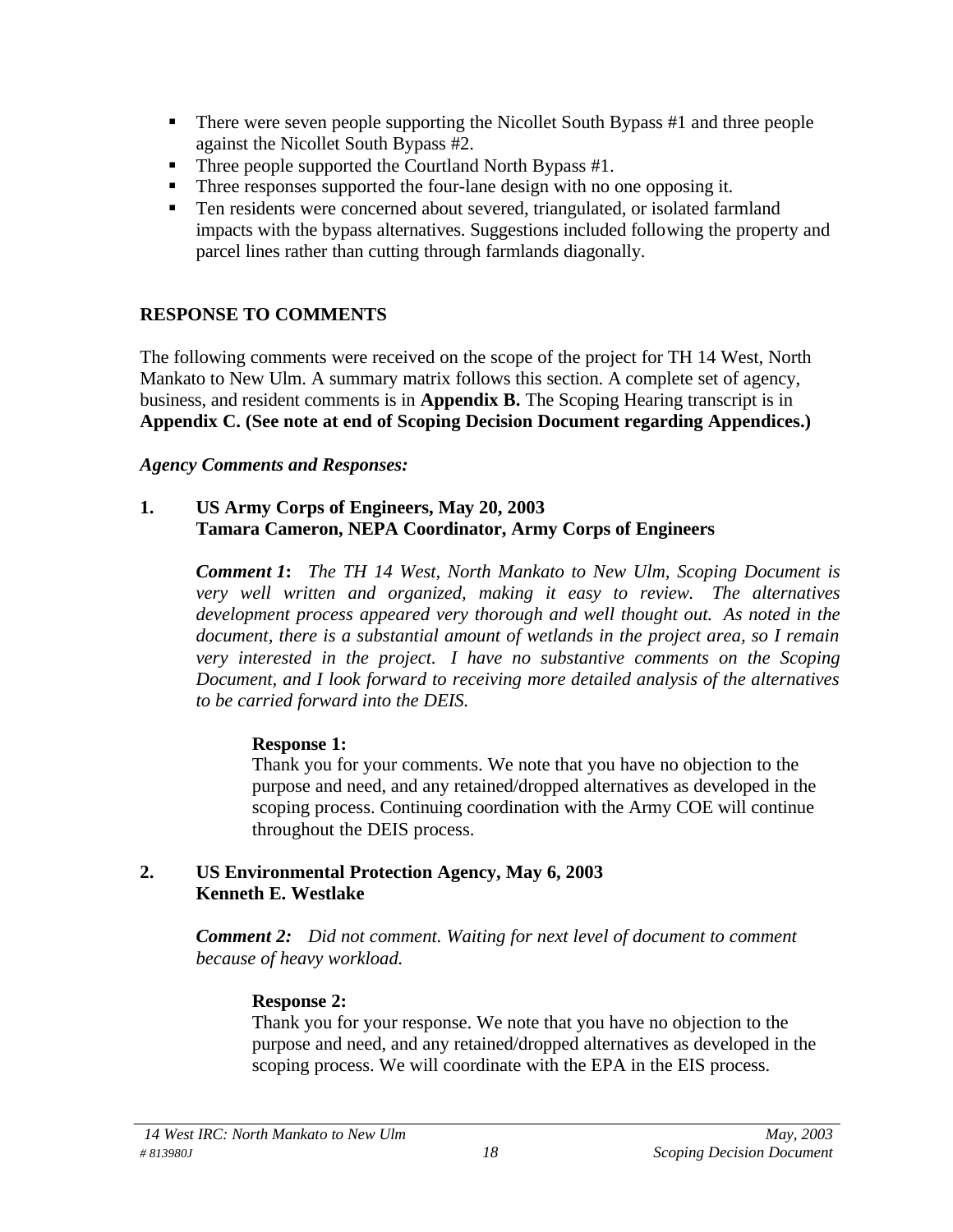#### **3. Minnesota Pollution Control Agency Dana A. Vanderbosch, Regional Environmental Management Division**

#### *Comment 3:*

- *a. The areas concerning MPCA Storm Water Program staff appear to be well addressed.*
- *b. Since the Minnesota River is considered to be an impaired water, plans will need to be submitted for approval before a permit can be issued under the new NPDES Construction Storm Water Permit*

#### **Response 3:**

- a. Thank you for the comment. We note that you have no objection to the purpose and need, and any retained/dropped alternatives as developed in the scoping process.
- b. We will continue to coordinate with the MPCA and the prescribed permitting process will be followed throughout the DEIS process.

#### **4. Minnesota Pollution Control Agency Lynne Kolze, Regional Environmental Management Division**

*Comment 4: "Due to limited resources available to the MPCA, we have not reviewed the EAW for this project." This does not constitute a waiver for any of the pending permits.*

## **Response 4:**

Thank you for the comment. We note that you have no objection to the purpose and need, and any retained/dropped alternatives as developed in the scoping process. We will continue to coordinate with the MPCA and the prescribed permitting process will be followed throughout the DEIS process.

## **5. Nicollet County**

#### **Mike Wagner, County Engineer**

*Comment 5: The Nicollet County Board of Commissioners passed a resolution, on April 8, 2003 opposing the closing of the CSAH 6 crossing of TH 14. Suggested including the TH 14/CSAH 6 intersection as part of this project to be evaluated in the DEIS.*

**Response 5:** The project termini were determined at the beginning of the project and are from TH 15 on the west to CSAH 6 on the east. The EIS process will include the consideration of connecting highways at the termini, including CSAH 6.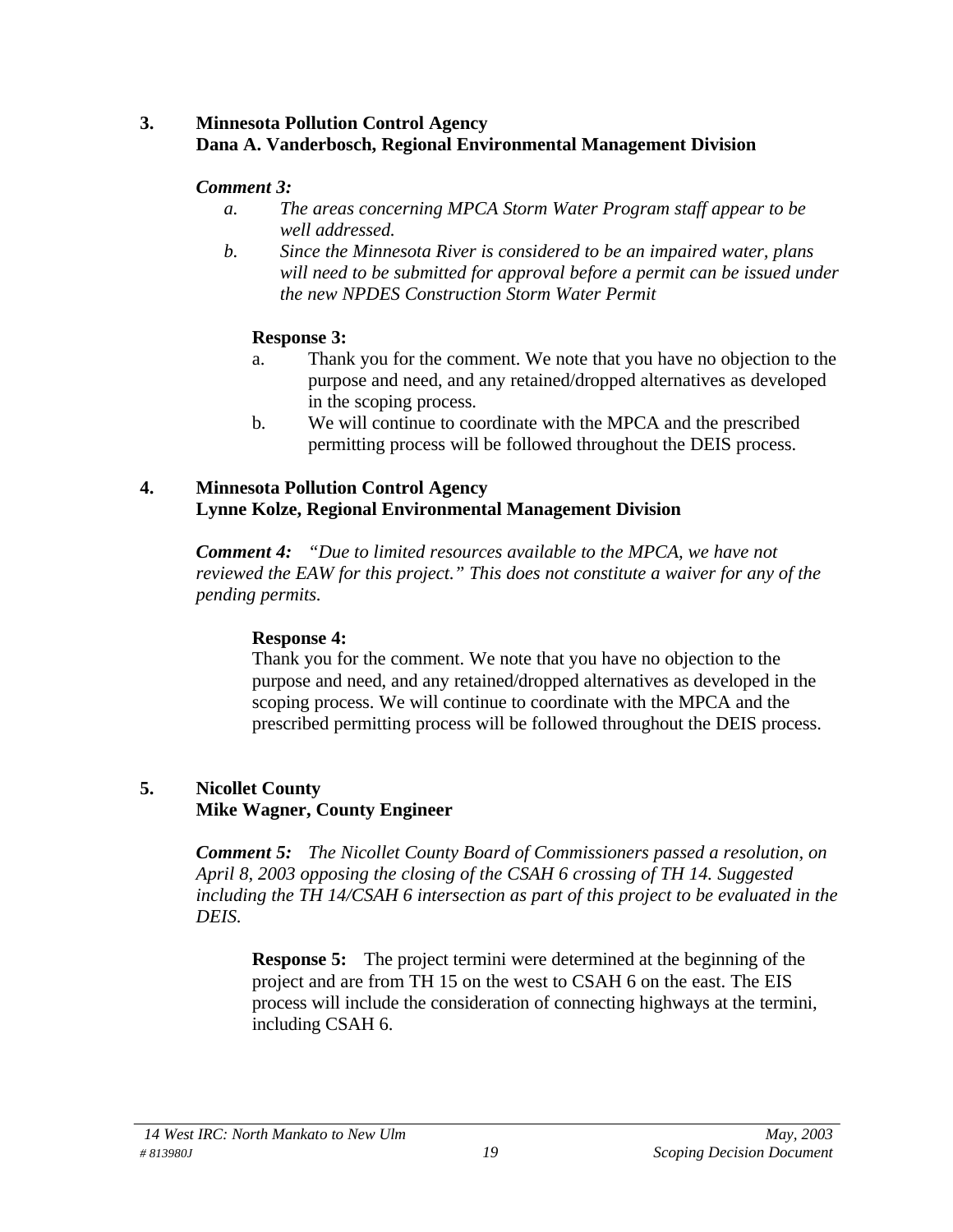#### **6. City of New Ulm Joel Albrecht, Mayor**

*Comment 6: Since TH 14 is one of the most dangerous roadways in the State of Minnesota, the Highway 14 Partnership is staying on top of the project. The Partnership met with the Commissioner of Transportation who agreed that it is a high priority corridor. The City of New Ulm supports "the # 1 choice". "The interests of the vast majority have been addressed."*

**Response 6:** Thank you for your comments.

#### **7. City of Courtland Bob Schabert, Mayor**

#### *Comment 7:*

- *In general, cities want roadway out of town, but somewhere close. Therefore, TH 68 is not an option because it is too far away from Courtland and Nicollet.*
- The Mayor noted that to develop a plat of land, utilities need to be supplied to *the property or else it cannot be developed.*
- *The City of Courtland land use plan shows a bypass location similar to the proposed Courtland North Bypass #1.*

**Response 7:** Thank you for your comments.

#### *Summary of Business/Resident Comments and Responses*

There were comments from one business and 25 residents. This is a summary of comments that is followed by a matrix listing all comments. A complete set of agency, business, and resident comments is in **Appendix B**. The Scoping Hearing transcript is in **Appendix C**.

- *Comment: There were ten comments expressing concern about farmland impacts relating to severed and triangulated parcels with the bypass alternatives. Suggestions included following the property or parcel lines, rather than cutting diagonally through farmsteads.*
	- **Response:** Existing property and parcel lines were used where feasible without compromising Mn/DOT design standards. The alignments will be refined during the DEIS process. Minimizing impacts to farmlands will be addressed in the DEIS for all alternatives.
- *Comment: One resident suggested planting trees and shrubs on the north side of the road to form a living snow fence.*

**Response:** Mitigation measures such as a living snow fence may be considered in the DEIS.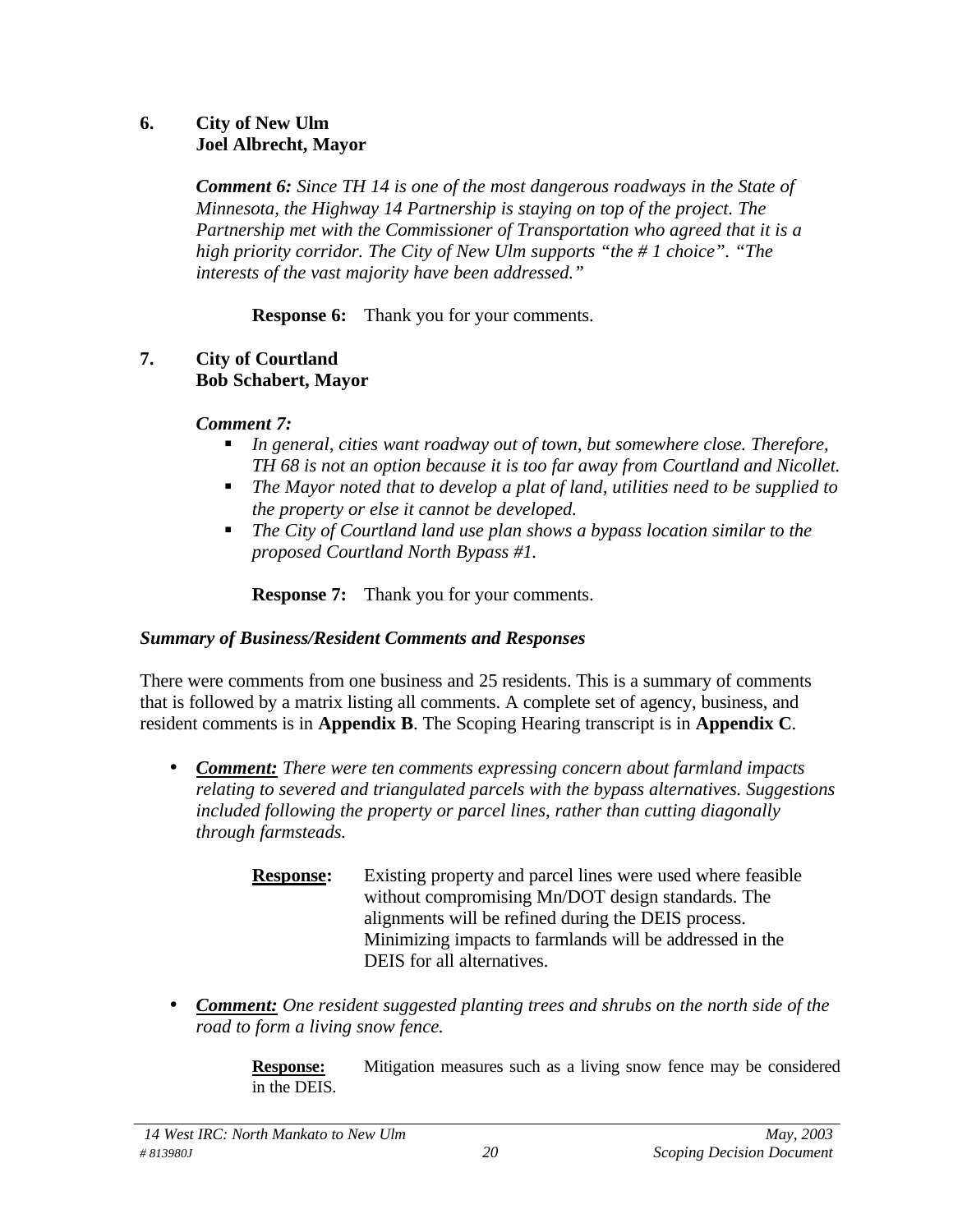- *Comment: It was suggested to include the CSAH 6/TH 14 intersection and the TH 14/TH 15 river crossing in the DEIS for this project.*
	- **Response:** The project termini were determined at the beginning of the project and are from TH 15 on the west to CSAH 6 on the east. Although the analysis has considered future connections to these termini, there is no plan to extend the termini.
- *Comment: Seven residents supported the Nicollet South Bypass #1 and three residents were against Nicollet South Bypass #2*

**Response:** Comments so noted.

• *Comment: Three residents supported the Courtland North Bypass # 1.*

**Response:** Comments so noted.

- *Comment: There were six residents who suggested a bypass connection to old TH 14 in Courtland in the vicinity of the S&S Motors.*
	- **Response:** Alignments from the bypasses to connect to existing TH 14 will be refined and evaluated during the DEIS process.
- *Comment: Would like to know why Nicollet North Bypass was dismissed and requested it be retained as an alternative for further study.*
	- **Response:** The Advisory Committee agreed to dismiss the Nicollet Northern Bypass from further study because it is not consistent with community plans for future growth, potential impacts to Swan Lake Wildlife Management Area, is too far from the City of Nicollet, and has a substantial amount of right-of-way impacts.
- *Comment: Concern that band aid projects such as the TH 14 overlay and improvements to the TH 14/15 intersection would eliminate the need for the fullfledged reconstruction of TH 14.*
	- **Response:** These projects were programmed before this project started. The overlay and safety measures do not address any of the deficiencies listed for the TH 14 West IRC project. Without these short-term maintenance projects, the road is anticipated to deteriorate to an unacceptable level by the time construction begins.
- *Comment: Asked if TH 68 was considered.*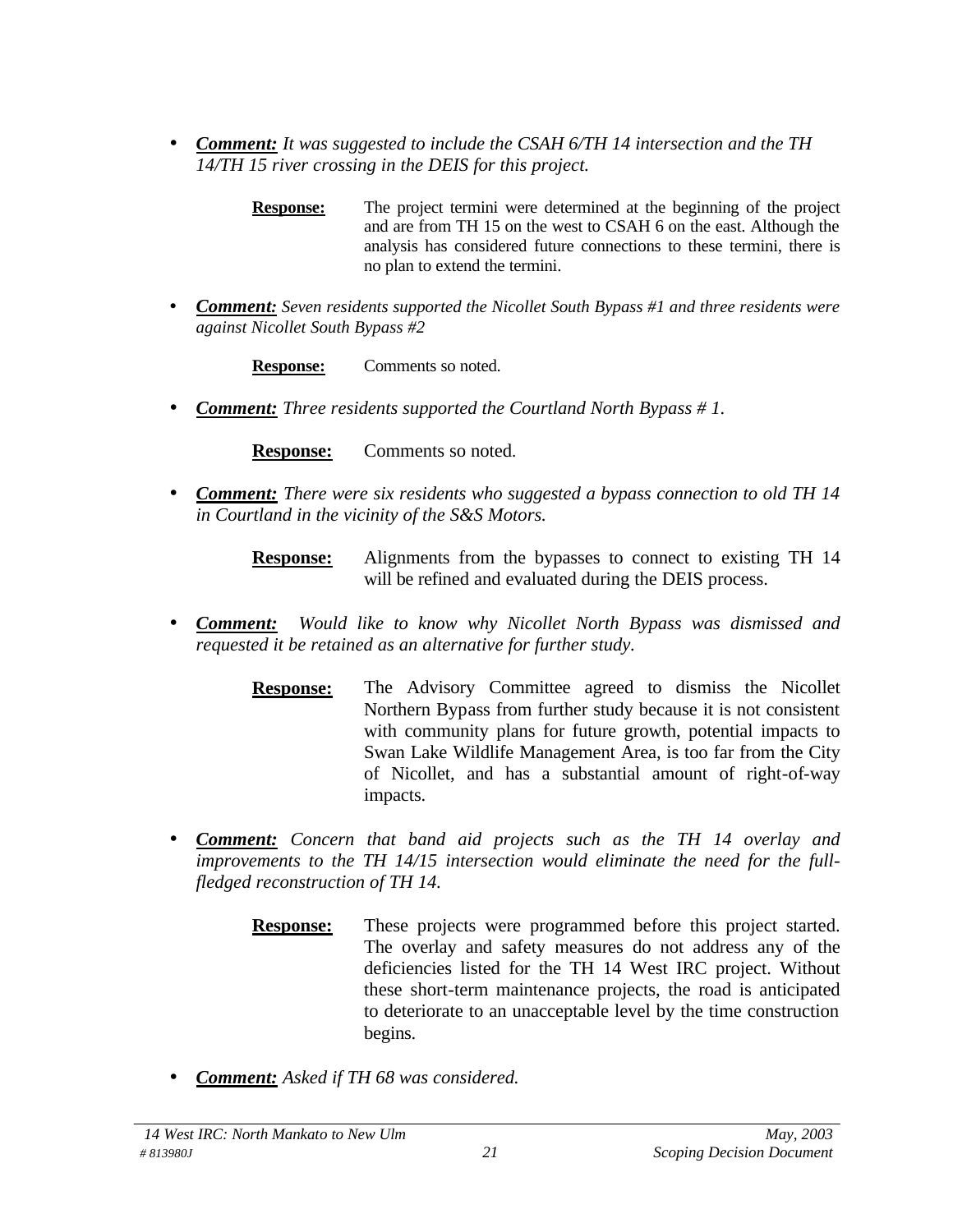- **Response:** The Highway 68 alignment was evaluated and dismissed because it is too far from the Cities of Courtland and Nicollet, not consistent with community plans, does not address deficiencies along TH 14, has difficult topography, is a scenic byway, and truckers would not use it.
- *Comment: A number of people requested that landowners be included with elected officials for future coordination and participation.*

**Response:** There will be opportunities at public meetings for landowners to provide comments on alternatives.

• *Comment: How seriously are you looking at County Road 21 for a bypass?*

**Response:** County Road 21 has been eliminated from further review as a bypass, but appropriate, safe connections will be made to TH 14.

- *Comment: How long does an EIS last? If funding is not available for construction, will it need to be done over again?*
	- **Response:** It takes about three years to prepare, and has a shelf life of about 3 to 5 years. A Supplemental EIS may need to be done if funding is not available in time.
- *Comment: Asked about preserving right-of-way for the future.*
	- **Response:** Communities can do right-of-way preservation through official mapping once the preferred alternative is selected in the Final EIS. Communities can also do preservation through zoning and public utility requirements.

## **General comments discussed at the Open House included:**

- *Comment: Why were the adjacent County Roads such as 25 and 21 dismissed?*
	- **Response:** The county roads have all the same access issues and would not be an improvement over TH 14. County roads are not up to the Mn/DOT design standards. Old county roads typically have homes, churches, cemeteries, and farms located close to the roadway, and this is the case with County Roads 21 and 25. These routes were not consistent with community plans and viability.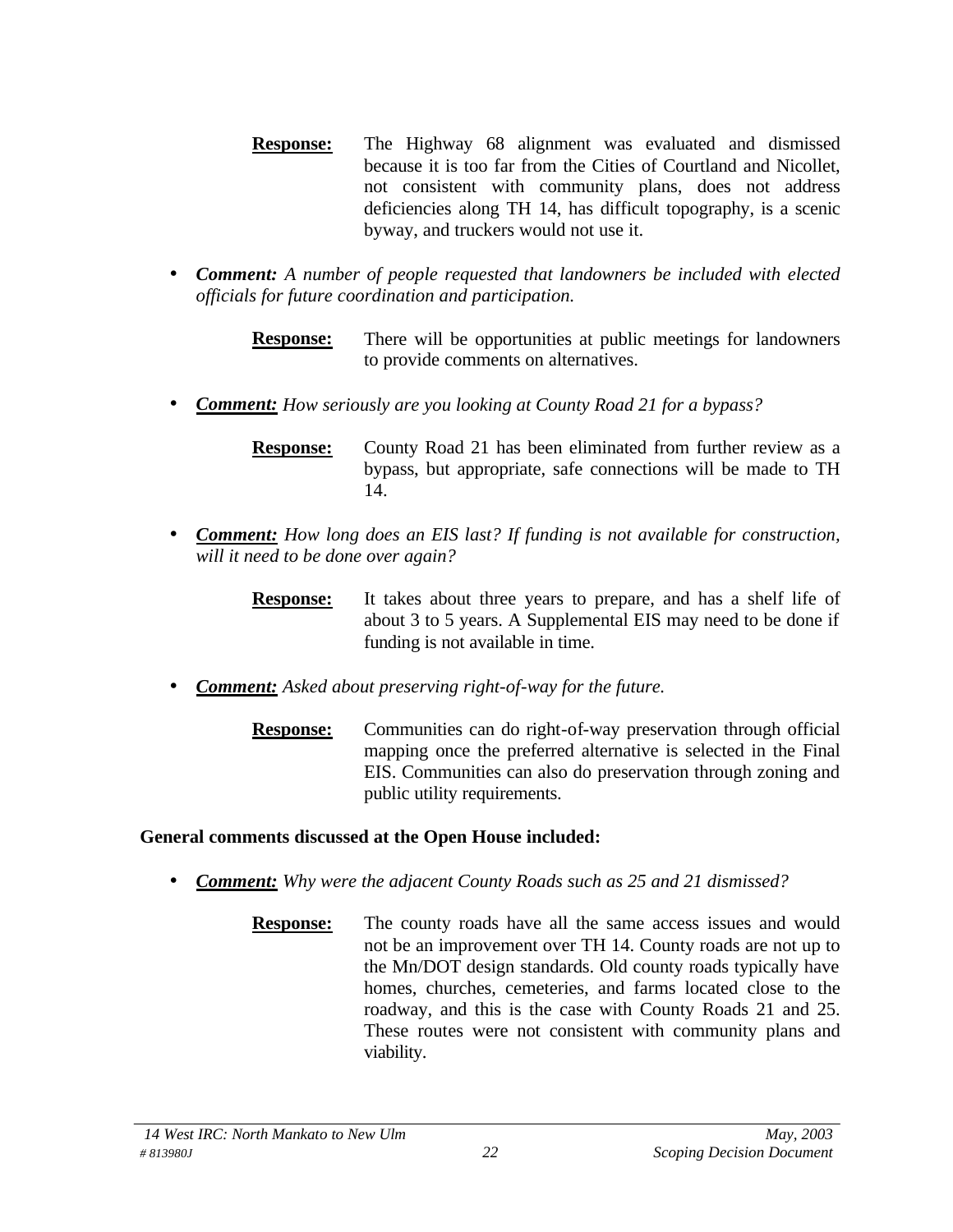## **LIST OF AGENCIES/BUSINESSES/INDIVIDUALS WHO SUBMITTED COMMENTS**

| INDIVIDUAL/ORGANIZATION                                                                       | <b>DATE/METHOD</b>                   | <b>TOPIC AREA</b>                                                                                                                                                                                                                                                                                                                                                                                                                                                                                                                                         |
|-----------------------------------------------------------------------------------------------|--------------------------------------|-----------------------------------------------------------------------------------------------------------------------------------------------------------------------------------------------------------------------------------------------------------------------------------------------------------------------------------------------------------------------------------------------------------------------------------------------------------------------------------------------------------------------------------------------------------|
| <b>AGENCIES</b>                                                                               |                                      |                                                                                                                                                                                                                                                                                                                                                                                                                                                                                                                                                           |
| US Army Corps of Engineers<br>Tamara Cameron, NEPA Coordinator                                | May 20, 2003<br>Written              | The TH 14 West, North Mankato to New Ulm, Scoping document is very<br>$\bullet$<br>well written and organized, making it easy to review. The alternatives<br>development process appeared very thorough and well thought out. As<br>noted in the document, there is a substantial amount of wetlands in the<br>project area, so I remain very interested in the project.<br>I have no substantive comments on the scoping document, and I look<br>forward to receiving more detailed analysis of the alternatives to be carried<br>forward into the DEIS. |
| <b>US Environmental Protection Agency</b>                                                     | May 6, 2003                          | Waiting for next level of document to comment.<br>$\bullet$                                                                                                                                                                                                                                                                                                                                                                                                                                                                                               |
| Kenneth A. Westlake                                                                           | Written                              | Reason: Heavy workload.<br>$\bullet$                                                                                                                                                                                                                                                                                                                                                                                                                                                                                                                      |
| Minnesota Pollution Control Agency<br>Dana A. Vanderbosch<br>Regional Environmental Mgt. Div. | April 25, 2003<br>Written            | The areas concerning MPCA Storm Water Program staff appear to be well<br>$\bullet$<br>addressed.<br>Since the Minnesota River is considered to be an impaired water, plans will<br>need to be submitted for approval before a permit can be issued under the<br>new NPDES Construction Storm Water Permit                                                                                                                                                                                                                                                 |
| Minnesota Pollution Control Agency<br>Lynne Kolze<br>Regional Environmental Mgt. Div.         | April 30, 2003<br>Written            | "Due to limited resources available to the MPCA, we have not reviewed the<br>$\bullet$<br>EAW for this project." This does not constitute a waiver for any of the<br>pending permits.                                                                                                                                                                                                                                                                                                                                                                     |
| <b>Nicollet County</b><br>Mike Wagner, County Engineer                                        | April 23, 2003<br>Written            | Nicollet County Board of Commissioners passed resolution, on April 8,<br>$\bullet$<br>opposing the closing of the CSAH 6 crossing of TH 14.<br>Suggests the TH 14/CSAH 6 intersection become part of this project and<br>included in the EIS.                                                                                                                                                                                                                                                                                                             |
| City of New Ulm<br>Joel Albrecht, Mayor                                                       | April 23, 2003<br>Written and Verbal | Since TH 14 is one of the most dangerous roadways in the State of<br>$\bullet$<br>Minnesota, the Highway 14 Partnership is staying on top of the project. The<br>Partnership met with the Commissioner of Transportation who agreed that it<br>is a high priority corridor.<br>Supports "the #1 choice".<br>"The interests of the vast majority have been addressed."                                                                                                                                                                                     |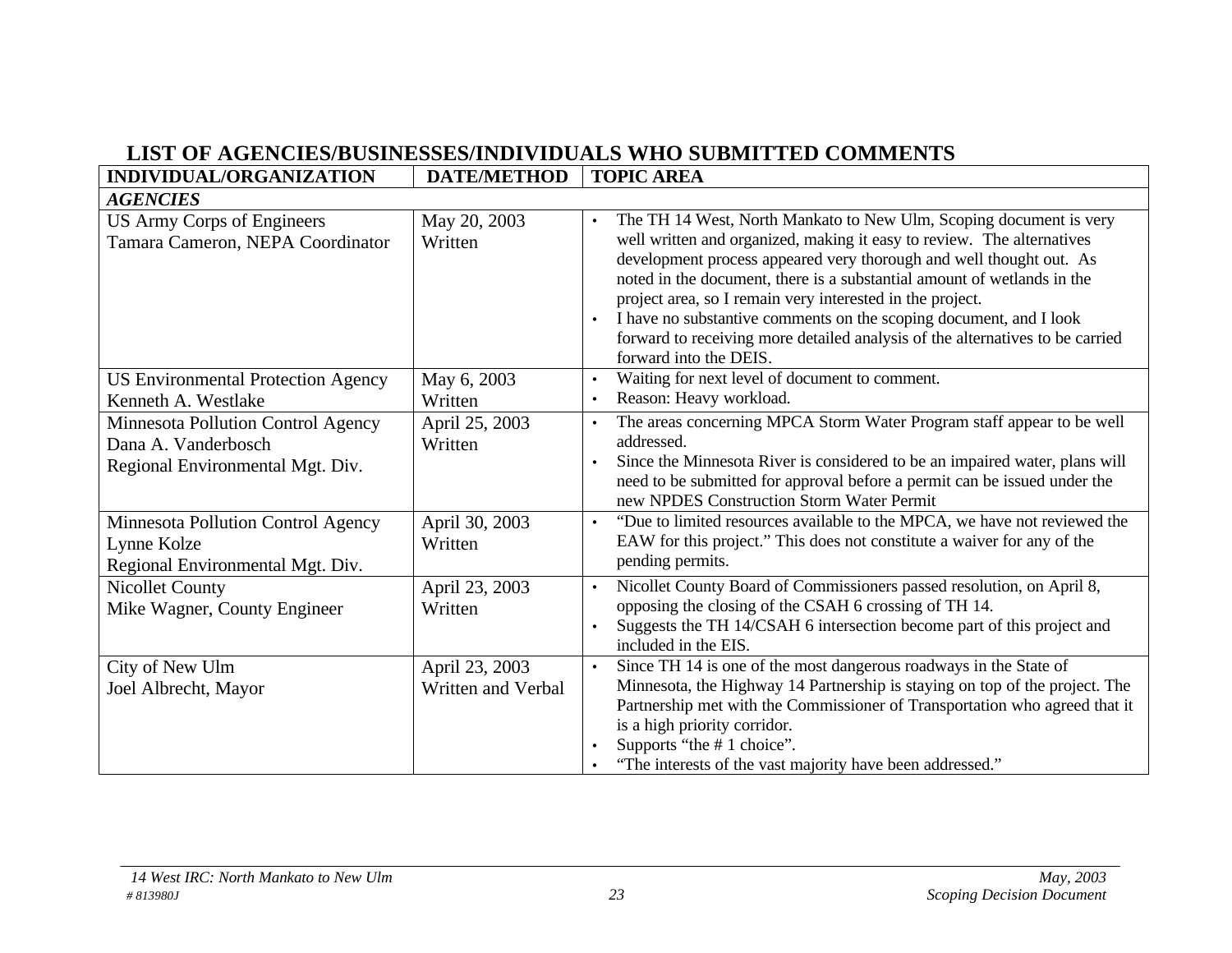| INDIVIDUAL/ORGANIZATION                                  | <b>DATE/METHOD</b>                   | <b>TOPIC AREA</b>                                                                                                                                                                                                                                                                                                                                                                                                                                                                                                                                  |
|----------------------------------------------------------|--------------------------------------|----------------------------------------------------------------------------------------------------------------------------------------------------------------------------------------------------------------------------------------------------------------------------------------------------------------------------------------------------------------------------------------------------------------------------------------------------------------------------------------------------------------------------------------------------|
| City of Courtland<br>Bob Schabert, Mayor                 | April 23, 2003<br>Verbal             | In general, cities want roadway out of town, but somewhere close.<br>Therefore, TH 68 is not an option because it is too far away from<br>Courtland and Nicollet.<br>The Mayor noted that to develop a plat of land, utilities need to be<br>supplied to the property or else it can not be developed.<br>City of Courtland land use plan shows bypass location similar to<br>Courtland North Bypass #1.                                                                                                                                           |
| <b>BUSINESSES</b>                                        |                                      |                                                                                                                                                                                                                                                                                                                                                                                                                                                                                                                                                    |
| Julie Anderson<br><b>Mathiowetz Construction Company</b> | April 23, 2003<br>Verbal             | • Concern that band aid projects such as the TH 14 overlay and<br>improvements to the TH 14/15 intersection would eliminate the<br>need for the full-fledged reconstruction of TH 14                                                                                                                                                                                                                                                                                                                                                               |
| <b>RESIDENTS</b>                                         |                                      |                                                                                                                                                                                                                                                                                                                                                                                                                                                                                                                                                    |
| David Wilking<br><b>City of Nicollet</b>                 | April 23, 2003<br>Written and Verbal | Nicollet South Bypass #1 is better than #2 for impacts to his<br>property.<br>Against Nicollet South Bypass #2-Farmland Impacts<br>Would like to know why Nicollet North Bypass was dismissed and<br>requested it be retained as an alternative for further study.<br>Suggests alignments follow the property lines rather than cutting<br>through farmland to minimize right-of-way impacts.<br>Requested landowner participation in addition to elected officials<br>during the next phase of decision making.<br>Asked if TH 68 was considered. |
| <b>James Wilking</b><br><b>City of Nicollet</b>          | April 23, 2003<br>Written            | Against Nicollet South Bypass #2 - Farmland Impacts<br>Suggests overpass of TH 14 at County Road 23                                                                                                                                                                                                                                                                                                                                                                                                                                                |
| John Blume<br><b>City of Nicollet</b>                    | April 23, 2003<br>Written            | Concerned about impacts to farmlands, severed and triangulated<br>parcels<br>Suggests following east-west field lines                                                                                                                                                                                                                                                                                                                                                                                                                              |
| Virgil and Evelyn Bode<br><b>City of Nicollet</b>        | May 2, 2003<br>Written               | Prefers Nicollet South Bypass #1 because it is shorter, straighter,<br>and closer to town.<br>Stay on property lines<br>Minimize impacts to farmlands                                                                                                                                                                                                                                                                                                                                                                                              |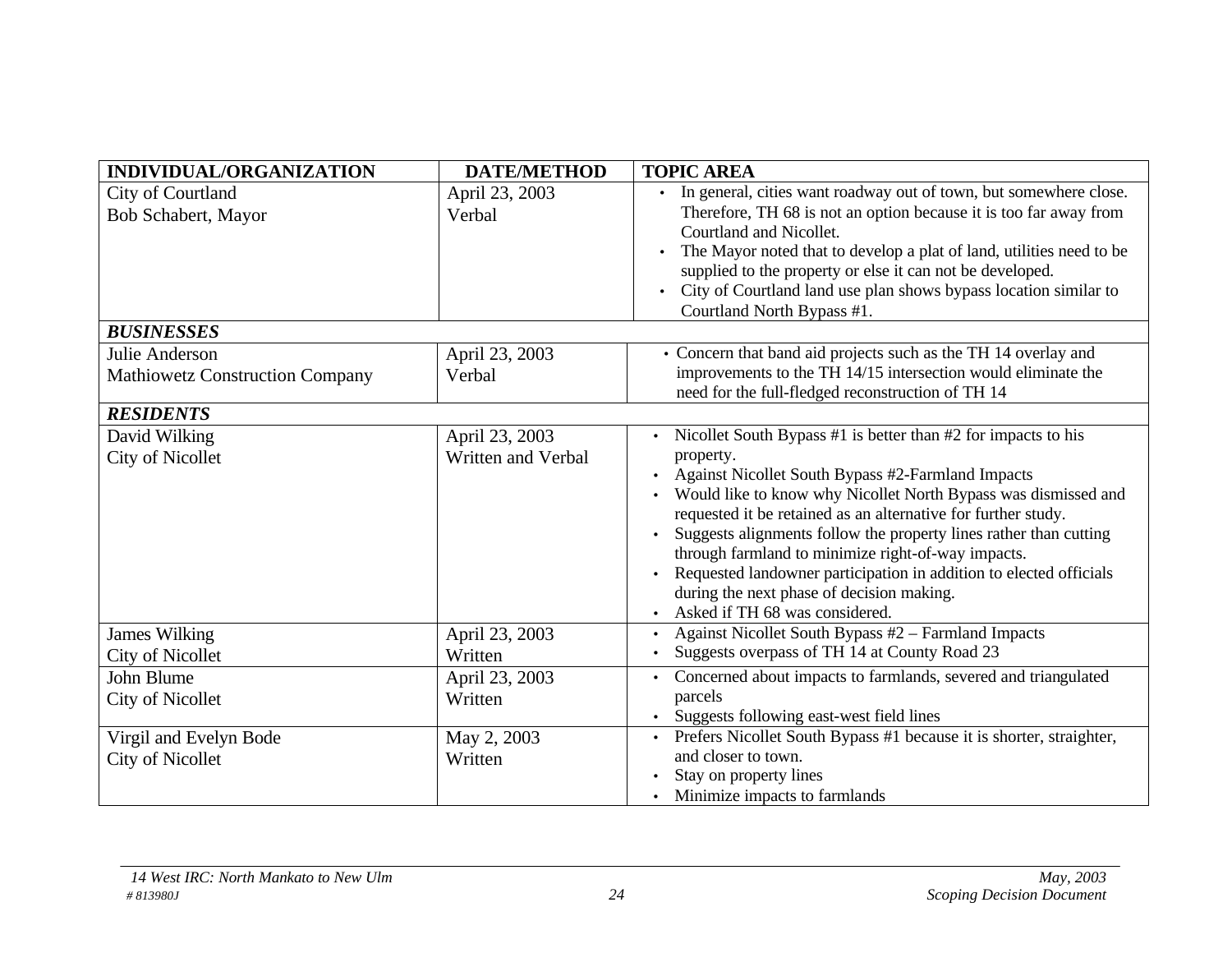| INDIVIDUAL/ORGANIZATION      | <b>DATE/METHOD</b>  | <b>TOPIC AREA</b>                                                             |
|------------------------------|---------------------|-------------------------------------------------------------------------------|
| <b>Judith Bode</b>           | May 2, 2003         | Supports the Nicollet South Bypass #1 because most feasible, and              |
| <b>City of Nicollet</b>      | Written             | consistent with community plans and needs.                                    |
|                              |                     | Against Nicollet South Bypass #2 because of impacts to                        |
|                              |                     | farmlands, inconsistent with community plans, too far from the                |
|                              |                     | City of Nicollet.                                                             |
| Larry Hewitt                 | April 23, 2003      | Lives adjacent to Nicollet South Bypass #1 and is concerned                   |
| City of Nicollet             | Verbal              | about farmland impacts with the diagonal alignment.                           |
| David Bode                   | May 2, 2003         | Prefers Nicollet South Bypass #1<br>$\bullet$                                 |
| City of North Mankato        | Written             | Closer to town to support economic development in Nicollet.                   |
| Woman called District 7      | April 25, 2003      | Purchasing 8 acres on the east side of TH 14 at approximately                 |
|                              | Verbal - phone call | CSAH 17. She expressed concern of widening the new TH 14 to                   |
|                              |                     | the east because of impacts to her future home.                               |
| Harvey Hulke                 | April 23, 2003      | Supports Courtland North Bypass #1 (closer to Courtland)                      |
| City of Courtland            | Written             |                                                                               |
| Joan and Perry Hulke         | May 2, 2003         | Concern about farmers crossing TH 14 four lanes of traffic to                 |
| Harley and Sylvia Hulke      | Written             | access fields and grain elevator.                                             |
| City of Courtland            |                     | Suggests the four-lane connect to old TH 14 near S&S Motors<br>$\bullet$      |
|                              |                     | Suggests new road follow property lines so as not to sever<br>farmlands.      |
|                              |                     | Would like to be involved in process to locate road in Courtland<br>$\bullet$ |
|                              |                     | area.                                                                         |
|                              |                     |                                                                               |
|                              |                     |                                                                               |
| <b>Joan Hulke</b>            | April 23, 2003      | Asked about meeting with landowners in the vicinity of the                    |
| City of Courtland            | Verbal              | alternatives.                                                                 |
| <b>Unidentified Resident</b> | April 23, 2003      | Keep bypass south of cemetery, west of Courtland                              |
|                              | Written             |                                                                               |
| John Loepke                  | April 23, 2003      | Suggested planting trees and shrubs on the north side of the road             |
| City of Courtland            | Written and Verbal  | to form a living snow fence.                                                  |
|                              |                     | • Asked if CR 21 was still an alternative.                                    |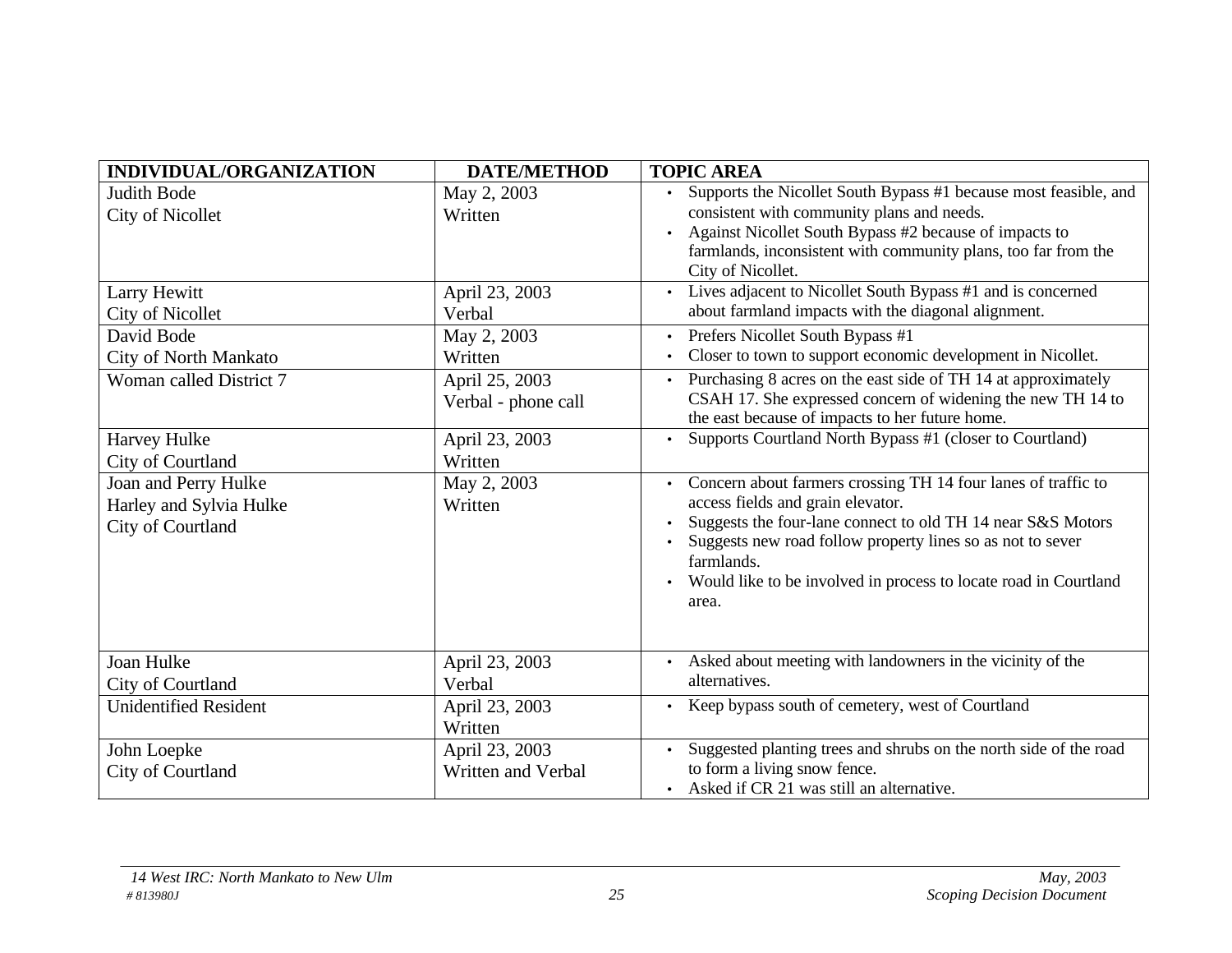| INDIVIDUAL/ORGANIZATION | <b>DATE/METHOD</b> | <b>TOPIC AREA</b>                                                                              |
|-------------------------|--------------------|------------------------------------------------------------------------------------------------|
| Dean Runck              | May 2, 2003        | Concerned about impacts to his property, wildlife, and                                         |
| City of Courtland       | Written            | preservation of natural areas for future generations.                                          |
|                         |                    | Suggests widening roadway between cemetery and the Kohn's                                      |
|                         |                    | property and connecting to old TH 14 by S&S Motors.                                            |
|                         |                    | Asked what happened to CR 21 proposal.                                                         |
| Al Mueller              | April 23, 2003     | Approves of the Corridor Management Plan                                                       |
| City of New Ulm         | Written            | Supports the bypass alternatives                                                               |
|                         |                    | Disappointed in time table-wants funding and construction<br>sooner than currently scheduled.  |
| <b>Brian Tohal</b>      | April 23, 2003     | Concerned about safety issues at intersection of TH 14/TH 15<br>$\bullet$                      |
| City of New Ulm         | Written            | Difficulty in passing between New Ulm and Nicollet                                             |
|                         |                    | Supports the four-lane design because of the positive impact it                                |
|                         |                    | would have on economic development.                                                            |
| Karen Brinkman          | April 23, 2003     | Asked about the shelf life of an EIS.                                                          |
| City of New Ulm         | Verbal             |                                                                                                |
| Dick Seeboth            | May 2, 2003        | Supports bypasses of both Nicollet and Courtland.                                              |
| City of New Ulm         | Written            | At west end, suggest staying within the existing right-of-way.                                 |
|                         |                    | The ridge north of New Ulm will cause problems for trucks, land                                |
|                         |                    | acquisition, and waste current right-of-way.                                                   |
|                         |                    |                                                                                                |
|                         |                    |                                                                                                |
|                         |                    |                                                                                                |
| Duane Hansel            | May 2, 2003        | Consider incorporating bike trail along portions of TH 14                                      |
| Sleepy Eye, MN          | Written            | especially in the vicinity of CSAH 37.                                                         |
|                         |                    | Since construction is not for 15 to 20 years, may want to use                                  |
|                         |                    | 2040 traffic forecasts to determine appropriate grade crossings at                             |
|                         |                    | intersections.                                                                                 |
|                         |                    | If grade separated intersections are necessary, build it right the<br>$\bullet$<br>first time. |
|                         |                    |                                                                                                |
|                         |                    |                                                                                                |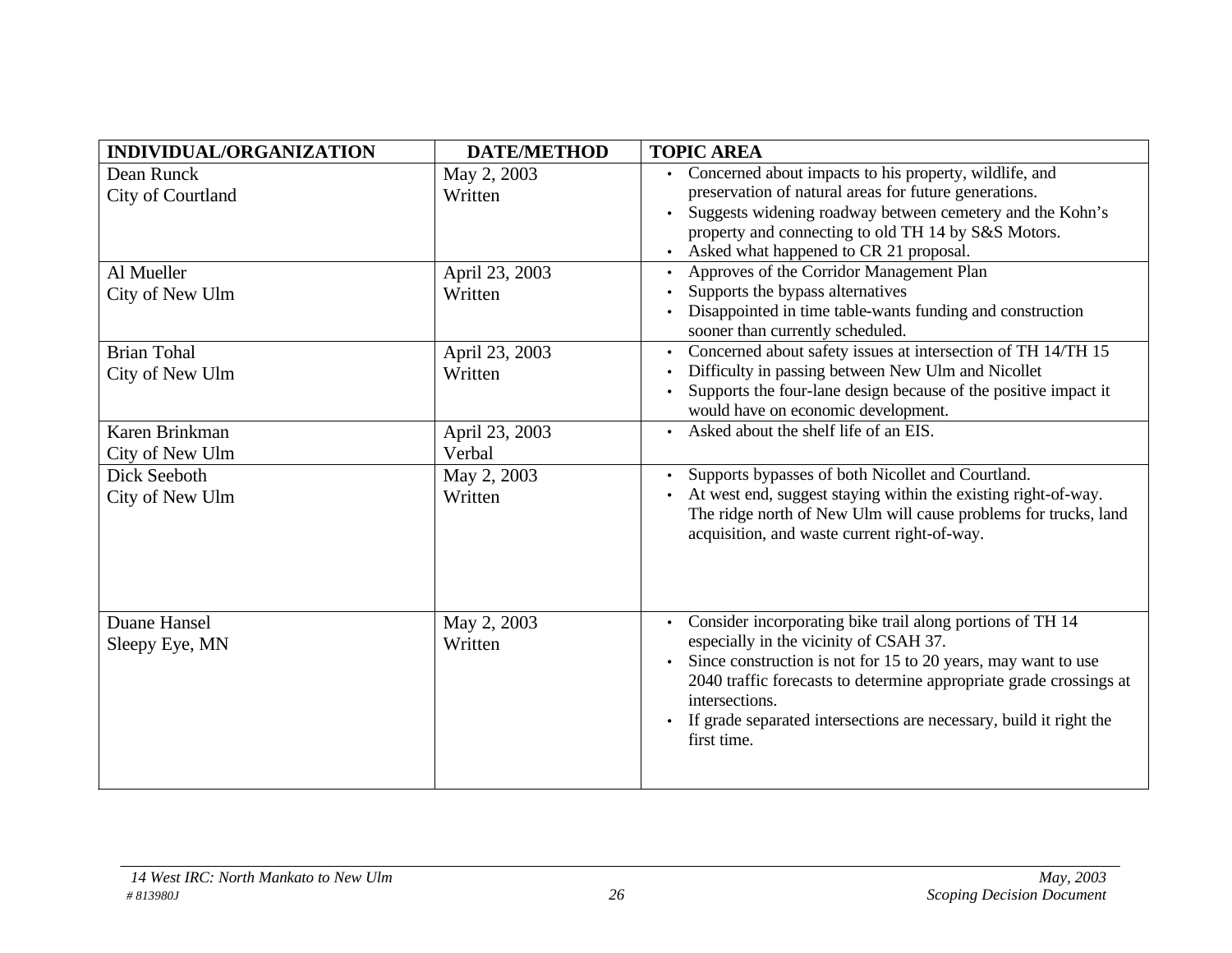| <b>INDIVIDUAL/ORGANIZATION</b>                                                                                                                            | <b>DATE/METHOD</b>        | <b>TOPIC AREA</b>                                                                                                                                                                                                                                                                                                                                                                                                                                                                                                                                                                                                                                                                                                                                                      |
|-----------------------------------------------------------------------------------------------------------------------------------------------------------|---------------------------|------------------------------------------------------------------------------------------------------------------------------------------------------------------------------------------------------------------------------------------------------------------------------------------------------------------------------------------------------------------------------------------------------------------------------------------------------------------------------------------------------------------------------------------------------------------------------------------------------------------------------------------------------------------------------------------------------------------------------------------------------------------------|
| Julie K. Anderson<br>Sleepy Eye, MN                                                                                                                       | May 2, 2003<br>Written    | Does not want project stopped at the west termini of TH14/TH15.<br>Wants to extend project to include the bridge as a four-lane into<br>New Ulm because it is too narrow and dangerous.<br>Enclosed a newspaper article about recent accident on bridge.                                                                                                                                                                                                                                                                                                                                                                                                                                                                                                               |
| <b>Adam Froehlig</b><br>Virginia Beach, VA<br>Maintains transportation web site:<br>http://www.ajfroggie.com/roads/minnesot<br>a/ froggie@mississippi.net | April 23, 2003<br>Written | Supports 4-lane divided expressway with access control<br>Supports 60 mph design speed for TH 14/TH 15/CSAH 21<br>intersection<br>Suggests interchanges be evaluated in the EIS at intersections<br>with TH 14: TH 15/CSAH 21; CSAH 37; CSAH 12 in Courtland;<br>CSAH 23 in Nicollet; and CSAH 6.<br>If interchanges not needed now, preserve right-of-way for the<br>future.<br>Stage construction as funding becomes available<br>Design and grade for 4-lane, construct 2-lane, pave to 4-lane later<br>when funding is available.<br>Include the CSAH 6 intersection and the TH 14/TH 15 river<br>crossing in the project planning process.<br>Asked if communities could do right-of-way preservation once<br>$\bullet$<br>the preferred alternative is selected. |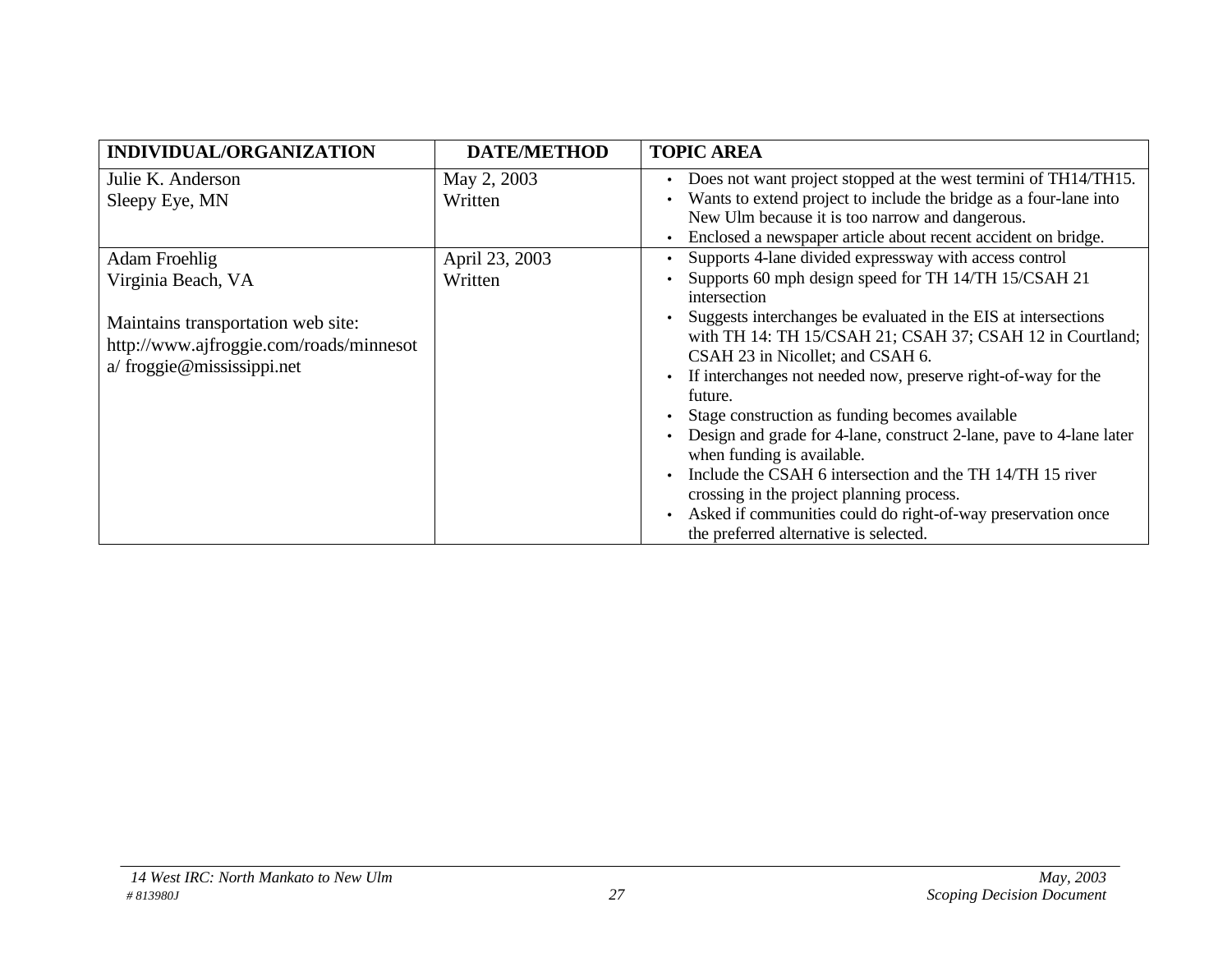## **6.2 PERMITS, REVIEWS AND APPROVALS**

Permits, Reviews, and Approvals that may be needed for the project are listed in the following table:

| <b>Government Agency</b>                   | Type of Review, Approval, or Permit                                               |
|--------------------------------------------|-----------------------------------------------------------------------------------|
| <b>Federal</b>                             |                                                                                   |
| Federal Highway Administration             | EIS approval,<br>$\bullet$                                                        |
|                                            | Record of Decision,<br>$\bullet$                                                  |
|                                            | Section $4(f)/6(f)$ (if needed)<br>$\bullet$                                      |
|                                            | Section 106 MOA (if needed)                                                       |
| <b>US Fish and Wildlife Service</b>        | Section 7 consultation (if applicable)                                            |
| <b>US Army Corps of Engineers</b>          | Clean Water Act Section 404 Permit                                                |
| <b>State</b>                               |                                                                                   |
| MN Department of Natural Resources         | Protected Waters permit<br>$\bullet$                                              |
|                                            | Water Appropriations permit (if needed)<br>$\bullet$                              |
|                                            | Natural Heritage Database review and<br>$\bullet$<br>consultation (if applicable) |
| <b>MN Pollution Control Agency</b>         | National Pollutant Discharge Elimination<br>$\bullet$<br>System (NPDES) permit    |
|                                            | 401 Water Quality Certification<br>$\bullet$                                      |
|                                            | Storm Sewer Permit (if applicable)<br>$\bullet$                                   |
|                                            | Sanitary sewer permit (if applicable)<br>$\bullet$                                |
| Mn/DOT                                     | EIS approval,<br>$\bullet$                                                        |
|                                            | <b>EIS Adequacy Determination</b><br>$\bullet$                                    |
|                                            | Section 106 MOA (if needed)<br>$\bullet$                                          |
|                                            | Wetland Conservation Act LGU authority                                            |
| <b>State Historic Preservation Officer</b> | Historic Concurrence/Section 106 MOA (if                                          |
|                                            | needed)                                                                           |
| MN Dept. of Health                         | Water main plan review (if applicable)                                            |
| <b>County/City/Township</b>                |                                                                                   |
| City of Courtland                          | Plan Review and Approval                                                          |
| <b>City of Nicollet</b>                    | Plan Review and Approval                                                          |
| <b>Nicollet County</b>                     | Plan Review                                                                       |
| City of New Ulm                            | Plan Review                                                                       |
| City of North Mankato                      | Plan Review                                                                       |
| City of Mankato                            | Plan Review                                                                       |
| Courtland Township                         | Plan Review                                                                       |
| Nicollet Township                          | <b>Plan Review</b>                                                                |
| <b>Region 9 Development Commission</b>     | <b>Plan Review</b>                                                                |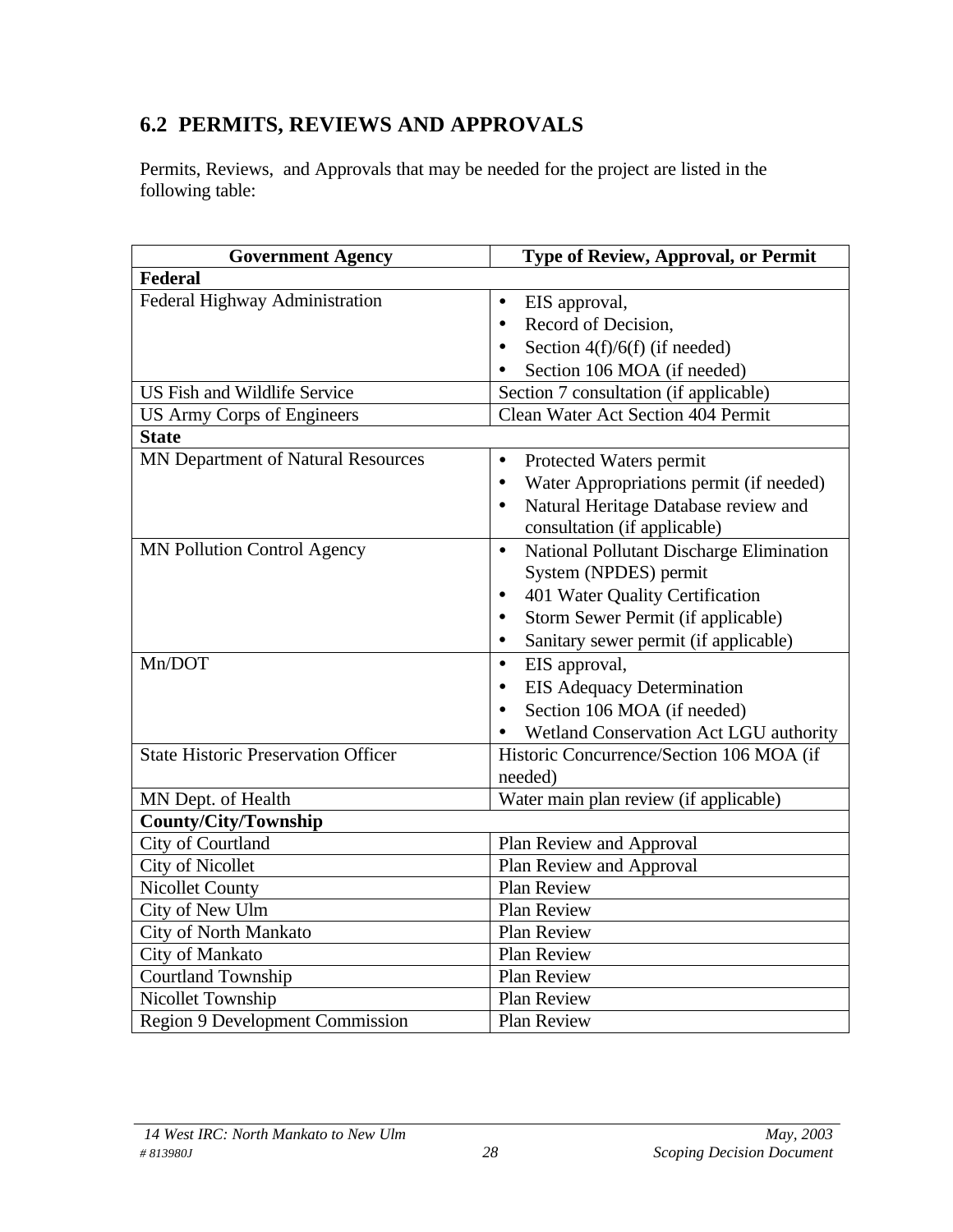## **7.0 LEVEL OF ACTION**

As indicated in the Scoping Document, this project, TH 14: North Mankato to New Ulm, is considered a federal Class I action because there is the potential for significant environmental effect as documented in the Social, Economic, and Environmental Section. This project meets the Mandatory EIS threshold test in Minnesota Rule part 4410.4400 Subp. 16.

The Minnesota Department of Transportation is the responsible Governmental Unit (RGU) for this project.